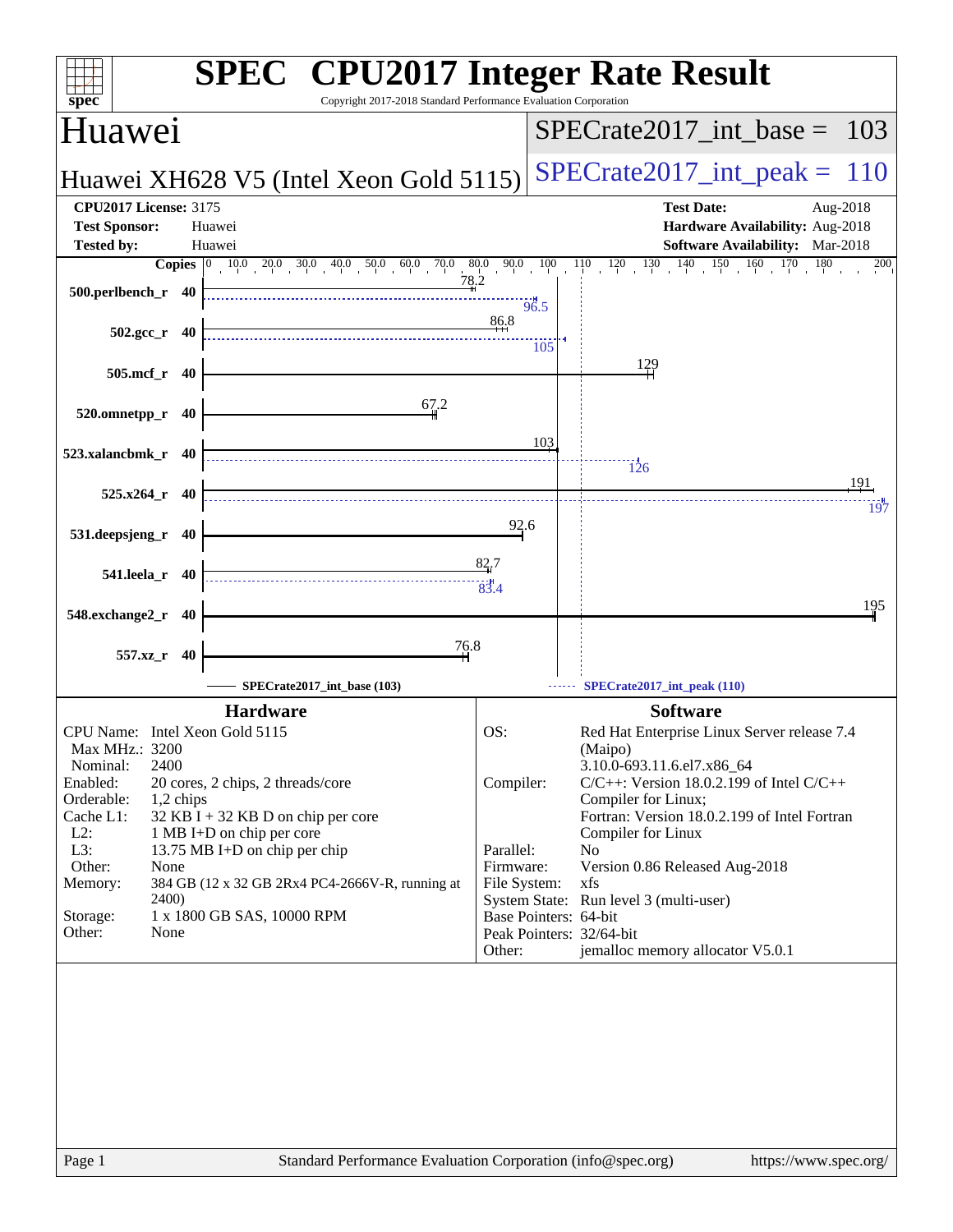

Copyright 2017-2018 Standard Performance Evaluation Corporation

## Huawei

### [SPECrate2017\\_int\\_base =](http://www.spec.org/auto/cpu2017/Docs/result-fields.html#SPECrate2017intbase) 103

## Huawei XH628 V5 (Intel Xeon Gold 5115) SPECrate  $2017$  int peak = 110

**[CPU2017 License:](http://www.spec.org/auto/cpu2017/Docs/result-fields.html#CPU2017License)** 3175 **[Test Date:](http://www.spec.org/auto/cpu2017/Docs/result-fields.html#TestDate)** Aug-2018 **[Test Sponsor:](http://www.spec.org/auto/cpu2017/Docs/result-fields.html#TestSponsor)** Huawei **[Hardware Availability:](http://www.spec.org/auto/cpu2017/Docs/result-fields.html#HardwareAvailability)** Aug-2018 **[Tested by:](http://www.spec.org/auto/cpu2017/Docs/result-fields.html#Testedby)** Huawei **[Software Availability:](http://www.spec.org/auto/cpu2017/Docs/result-fields.html#SoftwareAvailability)** Mar-2018

### **[Results Table](http://www.spec.org/auto/cpu2017/Docs/result-fields.html#ResultsTable)**

|                           | <b>Base</b>   |                |       |                | <b>Peak</b>  |                |              |               |                |              |                |              |                |              |
|---------------------------|---------------|----------------|-------|----------------|--------------|----------------|--------------|---------------|----------------|--------------|----------------|--------------|----------------|--------------|
| <b>Benchmark</b>          | <b>Copies</b> | <b>Seconds</b> | Ratio | <b>Seconds</b> | <b>Ratio</b> | <b>Seconds</b> | <b>Ratio</b> | <b>Copies</b> | <b>Seconds</b> | <b>Ratio</b> | <b>Seconds</b> | <b>Ratio</b> | <b>Seconds</b> | <b>Ratio</b> |
| $500$ .perlbench r        | 40            | 814            | 78.2  | 821            | 77.6         | 808            | 78.9         | 40            | 658            | 96.7         | 660            | 96.5         | 664            | 95.8         |
| 502.gcc_r                 | 40            | 667            | 85.0  | 652            | 86.8         | 642            | 88.2         | 40            | 539            | 105          | 540            | 105          | 541            | 105          |
| $505$ .mcf r              | 40            | 495            | 131   | 502            | 129          | 501            | 129          | 40            | 495            | 131          | 502            | 129          | 501            | <u>129</u>   |
| 520.omnetpp_r             | 40            | 781            | 67.2  | 788            | 66.6         | 774            | 67.8         | 40            | <b>781</b>     | 67.2         | 788            | 66.6         | 774            | 67.8         |
| 523.xalancbmk r           | 40            | 410            | 103   | 421            | 100          | 412            | 103          | 40            | 334            | 126          | 335            | 126          | 334            | 126          |
| 525.x264 r                | 40            | 374            | 187   | 360            | 195          | 367            | 191          | 40            | 355            | 197          | 355            | 198          | 356            | 197          |
| 531.deepsjeng_r           | 40            | 495            | 92.5  | 495            | 92.7         | 495            | 92.6         | 40            | 495            | 92.5         | 495            | 92.7         | 495            | 92.6         |
| 541.leela r               | 40            | 794            | 83.4  | 801            | 82.7         | 802            | 82.5         | 40            | 797            | 83.1         | 788            | 84.1         | 794            | 83.4         |
| 548.exchange2_r           | 40            | 540            | 194   | 539            | 195          | 538            | 195          | 40            | 540            | 194          | 539            | 195          | 538            | 195          |
| $557.xz$ _r               | 40            | 573            | 75.4  | 562            | 76.9         | 563            | 76.8         | 40            | 573            | 75.4         | 562            | 76.9         | 563            | 76.8         |
| $SPECrate2017$ int base = |               |                | 103   |                |              |                |              |               |                |              |                |              |                |              |

**[SPECrate2017\\_int\\_peak =](http://www.spec.org/auto/cpu2017/Docs/result-fields.html#SPECrate2017intpeak) 110**

Results appear in the [order in which they were run.](http://www.spec.org/auto/cpu2017/Docs/result-fields.html#RunOrder) Bold underlined text [indicates a median measurement.](http://www.spec.org/auto/cpu2017/Docs/result-fields.html#Median)

### **[Submit Notes](http://www.spec.org/auto/cpu2017/Docs/result-fields.html#SubmitNotes)**

 The numactl mechanism was used to bind copies to processors. The config file option 'submit' was used to generate numactl commands to bind each copy to a specific processor. For details, please see the config file.

### **[Operating System Notes](http://www.spec.org/auto/cpu2017/Docs/result-fields.html#OperatingSystemNotes)**

Stack size set to unlimited using "ulimit -s unlimited"

### **[General Notes](http://www.spec.org/auto/cpu2017/Docs/result-fields.html#GeneralNotes)**

Environment variables set by runcpu before the start of the run: LD\_LIBRARY\_PATH = "/spec2017/lib/ia32:/spec2017/lib/intel64:/spec2017/je5.0.1-32:/spec2017/je5.0.1-64" Binaries compiled on a system with 1x Intel Core i7-6700K CPU + 32GB RAM memory using Redhat Enterprise Linux 7.5 Transparent Huge Pages enabled by default Prior to runcpu invocation Filesystem page cache synced and cleared with: sync; echo 3> /proc/sys/vm/drop\_caches runcpu command invoked through numactl i.e.: numactl --interleave=all runcpu <etc> Yes: The test sponsor attests, as of date of publication, that CVE-2017-5754 (Meltdown) is mitigated in the system as tested and documented. Yes: The test sponsor attests, as of date of publication, that CVE-2017-5753 (Spectre variant 1) is mitigated in the system as tested and documented. Yes: The test sponsor attests, as of date of publication, that CVE-2017-5715 (Spectre variant 2) is mitigated in the system as tested and documented.

**(Continued on next page)**

| Page 2 | Standard Performance Evaluation Corporation (info@spec.org) | https://www.spec.org/ |
|--------|-------------------------------------------------------------|-----------------------|
|--------|-------------------------------------------------------------|-----------------------|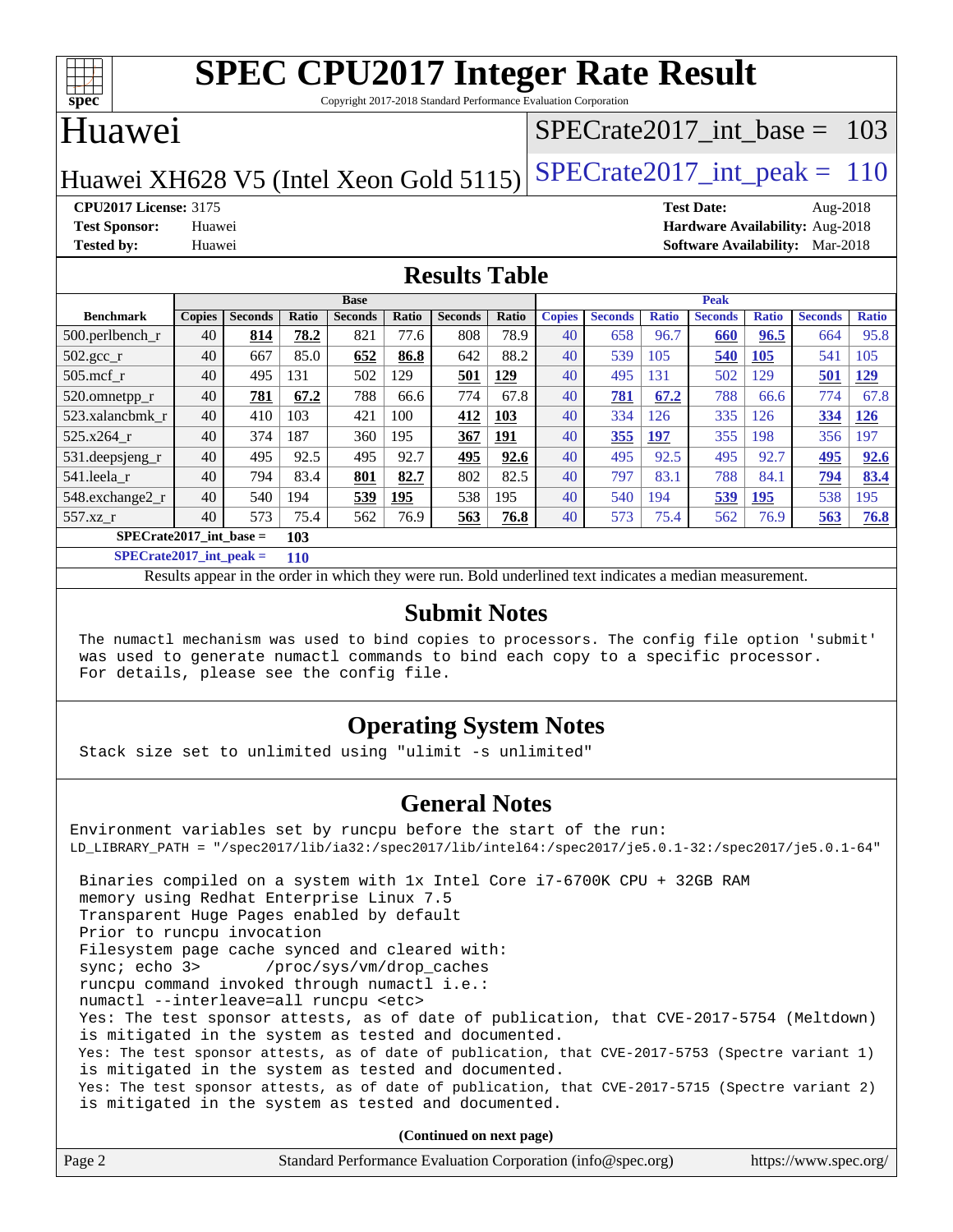| spec                                                                                                                                                                                                                                                                                                                                                                                                                      | <b>SPEC CPU2017 Integer Rate Result</b><br>Copyright 2017-2018 Standard Performance Evaluation Corporation                                                                                                     |                                                                                                     |
|---------------------------------------------------------------------------------------------------------------------------------------------------------------------------------------------------------------------------------------------------------------------------------------------------------------------------------------------------------------------------------------------------------------------------|----------------------------------------------------------------------------------------------------------------------------------------------------------------------------------------------------------------|-----------------------------------------------------------------------------------------------------|
| Huawei                                                                                                                                                                                                                                                                                                                                                                                                                    |                                                                                                                                                                                                                | $SPECrate2017$ int base = 103                                                                       |
| Huawei XH628 V5 (Intel Xeon Gold 5115)                                                                                                                                                                                                                                                                                                                                                                                    |                                                                                                                                                                                                                | $SPECrate2017\_int\_peak = 110$                                                                     |
| <b>CPU2017 License: 3175</b><br><b>Test Sponsor:</b><br>Huawei<br><b>Tested by:</b><br>Huawei                                                                                                                                                                                                                                                                                                                             |                                                                                                                                                                                                                | <b>Test Date:</b><br>Aug-2018<br>Hardware Availability: Aug-2018<br>Software Availability: Mar-2018 |
|                                                                                                                                                                                                                                                                                                                                                                                                                           | <b>General Notes (Continued)</b>                                                                                                                                                                               |                                                                                                     |
| jemalloc, a general purpose malloc implementation<br>built with the RedHat Enterprise 7.5, and the system compiler gcc 4.8.5<br>sources available from jemalloc.net or https://github.com/jemalloc/jemalloc/releases                                                                                                                                                                                                      |                                                                                                                                                                                                                |                                                                                                     |
|                                                                                                                                                                                                                                                                                                                                                                                                                           | <b>Platform Notes</b>                                                                                                                                                                                          |                                                                                                     |
| BIOS configuration:<br>Power Policy Set to Performance<br>Sysinfo program /spec2017/bin/sysinfo<br>Rev: r5797 of 2017-06-14 96c45e4568ad54c135fd618bcc091c0f<br>running on localhost.localdomain Wed Aug 22 22:15:10 2018<br>SUT (System Under Test) info as seen by some common utilities.<br>For more information on this section, see<br>https://www.spec.org/cpu2017/Docs/config.html#sysinfo                         |                                                                                                                                                                                                                |                                                                                                     |
| From /proc/cpuinfo<br>model name : Intel(R) Xeon(R) Gold 5115 CPU @ 2.40GHz<br>"physical id"s (chips)<br>2<br>40 "processors"<br>cores, siblings (Caution: counting these is hw and system dependent. The following<br>excerpts from /proc/cpuinfo might not be reliable. Use with caution.)<br>cpu cores $: 10$<br>siblings : 20<br>physical 0: cores 0 1 2 3 4 8 9 10 11 12<br>physical 1: cores 0 1 2 3 4 8 9 10 11 12 |                                                                                                                                                                                                                |                                                                                                     |
| From 1scpu:<br>Architecture:<br>$CPU$ op-mode( $s$ ):<br>Byte Order:<br>CPU(s):<br>On-line CPU(s) list:<br>Thread( $s$ ) per core:<br>$Core(s)$ per socket:<br>Socket(s):<br>NUMA node(s):<br>Vendor ID:<br>CPU family:<br>Model:<br>Model name:<br>Stepping:<br>CPU MHz:<br>BogoMIPS:<br>Virtualization:<br>L1d cache:                                                                                                   | x86 64<br>$32$ -bit, $64$ -bit<br>Little Endian<br>40<br>$0 - 39$<br>2<br>10<br>2<br>2<br>GenuineIntel<br>6<br>85<br>$Intel(R) Xeon(R) Gold 5115 CPU @ 2.40GHz$<br>4<br>2400.000<br>4800.00<br>$VT - x$<br>32K |                                                                                                     |
|                                                                                                                                                                                                                                                                                                                                                                                                                           | (Continued on next page)                                                                                                                                                                                       |                                                                                                     |
| Page 3                                                                                                                                                                                                                                                                                                                                                                                                                    | Standard Performance Evaluation Corporation (info@spec.org)                                                                                                                                                    | https://www.spec.org/                                                                               |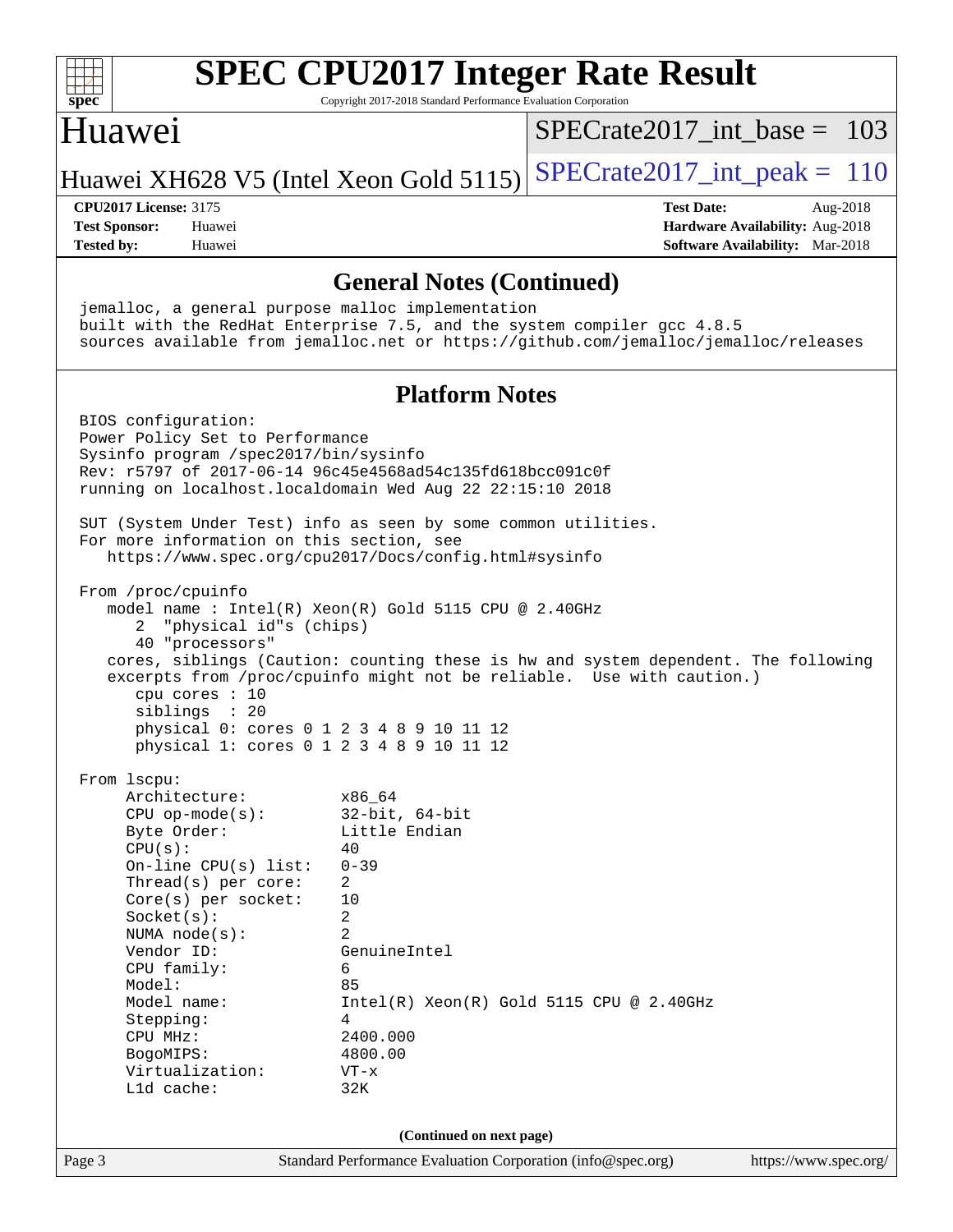| <b>SPEC CPU2017 Integer Rate Result</b><br>Copyright 2017-2018 Standard Performance Evaluation Corporation<br>spec <sup>®</sup>                                                                                                                                                                                                                                                                                                                                                                                                                                                                                                                                                                                                                                                                                                                                                                                                              |                                                                                                            |
|----------------------------------------------------------------------------------------------------------------------------------------------------------------------------------------------------------------------------------------------------------------------------------------------------------------------------------------------------------------------------------------------------------------------------------------------------------------------------------------------------------------------------------------------------------------------------------------------------------------------------------------------------------------------------------------------------------------------------------------------------------------------------------------------------------------------------------------------------------------------------------------------------------------------------------------------|------------------------------------------------------------------------------------------------------------|
| Huawei                                                                                                                                                                                                                                                                                                                                                                                                                                                                                                                                                                                                                                                                                                                                                                                                                                                                                                                                       | $SPECrate2017$ int base = 103                                                                              |
| Huawei XH628 V5 (Intel Xeon Gold 5115)                                                                                                                                                                                                                                                                                                                                                                                                                                                                                                                                                                                                                                                                                                                                                                                                                                                                                                       | $SPECrate2017\_int\_peak = 110$                                                                            |
| <b>CPU2017 License: 3175</b><br><b>Test Sponsor:</b><br>Huawei<br><b>Tested by:</b><br>Huawei                                                                                                                                                                                                                                                                                                                                                                                                                                                                                                                                                                                                                                                                                                                                                                                                                                                | <b>Test Date:</b><br>Aug-2018<br>Hardware Availability: Aug-2018<br><b>Software Availability:</b> Mar-2018 |
| <b>Platform Notes (Continued)</b>                                                                                                                                                                                                                                                                                                                                                                                                                                                                                                                                                                                                                                                                                                                                                                                                                                                                                                            |                                                                                                            |
| Lli cache:<br>32K<br>$L2$ cache:<br>1024K<br>L3 cache:<br>14080K<br>$0 - 9, 20 - 29$<br>NUMA $node0$ $CPU(s):$<br>$10 - 19, 30 - 39$<br>NUMA nodel CPU(s):<br>Flags:<br>pat pse36 clflush dts acpi mmx fxsr sse sse2 ss ht tm pbe syscall nx pdpelgb rdtscp<br>lm constant_tsc art arch_perfmon pebs bts rep_good nopl xtopology nonstop_tsc<br>aperfmperf eagerfpu pni pclmulqdq dtes64 ds_cpl vmx smx est tm2 ssse3 fma cx16 xtpr<br>pdcm pcid dca sse4_1 sse4_2 x2apic movbe popcnt tsc_deadline_timer aes xsave avx<br>f16c rdrand lahf_lm abm 3dnowprefetch epb cat_13 cdp_13 invpcid_single intel_pt<br>spec_ctrl ibpb_support tpr_shadow vnmi flexpriority ept vpid fsgsbase tsc_adjust<br>bmil hle avx2 smep bmi2 erms invpcid rtm cqm mpx rdt_a avx512f avx512dq rdseed adx<br>smap clflushopt clwb avx512cd avx512bw avx512vl xsaveopt xsavec xgetbvl cqm_llc<br>cqm_occup_llc cqm_mbm_total cqm_mbm_local dtherm ida arat pln pts | fpu vme de pse tsc msr pae mce cx8 apic sep mtrr pge mca cmov                                              |
| /proc/cpuinfo cache data<br>cache size : 14080 KB                                                                                                                                                                                                                                                                                                                                                                                                                                                                                                                                                                                                                                                                                                                                                                                                                                                                                            |                                                                                                            |
| From numactl --hardware WARNING: a numactl 'node' might or might not correspond to a<br>physical chip.<br>$available: 2 nodes (0-1)$<br>node 0 cpus: 0 1 2 3 4 5 6 7 8 9 20 21 22 23 24 25 26 27 28 29<br>node 0 size: 195701 MB<br>node 0 free: 190884 MB<br>node 1 cpus: 10 11 12 13 14 15 16 17 18 19 30 31 32 33 34 35 36 37 38 39<br>node 1 size: 196608 MB<br>node 1 free: 191695 MB<br>node distances:<br>$\overline{0}$<br>node<br>1<br>0 :<br>10<br>21<br>1:<br>21<br>10                                                                                                                                                                                                                                                                                                                                                                                                                                                            |                                                                                                            |
| From /proc/meminfo<br>MemTotal:<br>395141612 kB<br>HugePages_Total:<br>0<br>Hugepagesize:<br>2048 kB                                                                                                                                                                                                                                                                                                                                                                                                                                                                                                                                                                                                                                                                                                                                                                                                                                         |                                                                                                            |
| From /etc/*release* /etc/*version*<br>os-release:<br>NAME="Red Hat Enterprise Linux Server"<br>VERSION="7.4 (Maipo)"<br>$ID="rhe1"$<br>ID_LIKE="fedora"<br>VARIANT="Server"<br>VARIANT_ID="server"<br>VERSION_ID="7.4"                                                                                                                                                                                                                                                                                                                                                                                                                                                                                                                                                                                                                                                                                                                       |                                                                                                            |
| (Continued on next page)                                                                                                                                                                                                                                                                                                                                                                                                                                                                                                                                                                                                                                                                                                                                                                                                                                                                                                                     |                                                                                                            |
| Standard Performance Evaluation Corporation (info@spec.org)<br>Page 4                                                                                                                                                                                                                                                                                                                                                                                                                                                                                                                                                                                                                                                                                                                                                                                                                                                                        | https://www.spec.org/                                                                                      |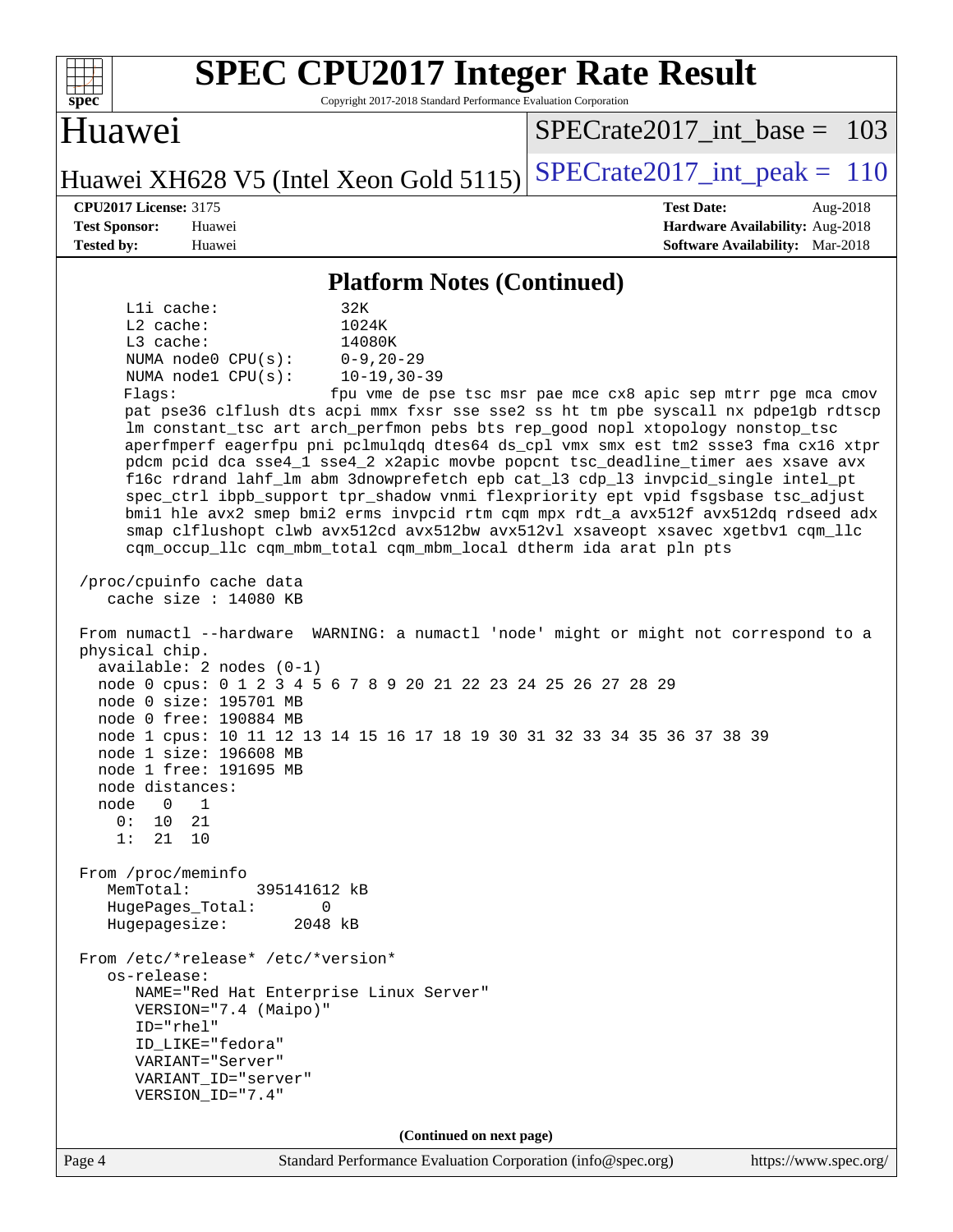

Copyright 2017-2018 Standard Performance Evaluation Corporation

### Huawei

[SPECrate2017\\_int\\_base =](http://www.spec.org/auto/cpu2017/Docs/result-fields.html#SPECrate2017intbase) 103

### Huawei XH628 V5 (Intel Xeon Gold 5115) SPECrate  $2017$ \_int\_peak = 110

**[Tested by:](http://www.spec.org/auto/cpu2017/Docs/result-fields.html#Testedby)** Huawei **[Software Availability:](http://www.spec.org/auto/cpu2017/Docs/result-fields.html#SoftwareAvailability)** Mar-2018

**[CPU2017 License:](http://www.spec.org/auto/cpu2017/Docs/result-fields.html#CPU2017License)** 3175 **[Test Date:](http://www.spec.org/auto/cpu2017/Docs/result-fields.html#TestDate)** Aug-2018 **[Test Sponsor:](http://www.spec.org/auto/cpu2017/Docs/result-fields.html#TestSponsor)** Huawei **[Hardware Availability:](http://www.spec.org/auto/cpu2017/Docs/result-fields.html#HardwareAvailability)** Aug-2018

### **[Platform Notes \(Continued\)](http://www.spec.org/auto/cpu2017/Docs/result-fields.html#PlatformNotes)**

 PRETTY\_NAME="Red Hat Enterprise Linux Server 7.4 (Maipo)" redhat-release: Red Hat Enterprise Linux Server release 7.4 (Maipo) system-release: Red Hat Enterprise Linux Server release 7.4 (Maipo) system-release-cpe: cpe:/o:redhat:enterprise\_linux:7.4:ga:server uname -a: Linux localhost.localdomain 3.10.0-693.11.6.el7.x86\_64 #1 SMP Thu Dec 28 14:23:39 EST 2017 x86\_64 x86\_64 x86\_64 GNU/Linux run-level 3 Aug 22 22:02 SPEC is set to: /spec2017 Filesystem Type Size Used Avail Use% Mounted on /dev/nvme0n1p4 xfs 1.5T 8.5G 1.5T 1% / Additional information from dmidecode follows. WARNING: Use caution when you interpret this section. The 'dmidecode' program reads system data which is "intended to allow hardware to be accurately determined", but the intent may not be met, as there are frequent changes to hardware, firmware, and the "DMTF SMBIOS" standard. BIOS INSYDE Corp. 0.86 08/06/2018 Memory: 4x NO DIMM NO DIMM 12x Samsung M393A4K40BB2-CTD 32 GB 2 rank 2666, configured at 2400 (End of data from sysinfo program)

### **[Compiler Version Notes](http://www.spec.org/auto/cpu2017/Docs/result-fields.html#CompilerVersionNotes)**

| Page 5 |                           | Standard Performance Evaluation Corporation (info@spec.org)                | https://www.spec.org/ |
|--------|---------------------------|----------------------------------------------------------------------------|-----------------------|
|        |                           | (Continued on next page)                                                   |                       |
|        |                           | CXXC 520.omnetpp $r(base)$ 523.xalancbmk $r(base)$ 531.deepsjeng $r(base)$ |                       |
|        | icc (ICC) 18.0.2 20180210 | Copyright (C) 1985-2018 Intel Corporation. All rights reserved.            |                       |
| CC.    | $557.xx$ r(peak)          | 500.perlbench r(peak) 502.qcc r(peak) 505.mcf r(peak) 525.x264 r(peak)     |                       |
|        | icc (ICC) 18.0.2 20180210 | Copyright (C) 1985-2018 Intel Corporation. All rights reserved.            |                       |
| CC.    | $557.xx$ $r(base)$        | 500.perlbench_r(base) 502.gcc_r(base) 505.mcf_r(base) 525.x264_r(base)     |                       |
|        |                           |                                                                            |                       |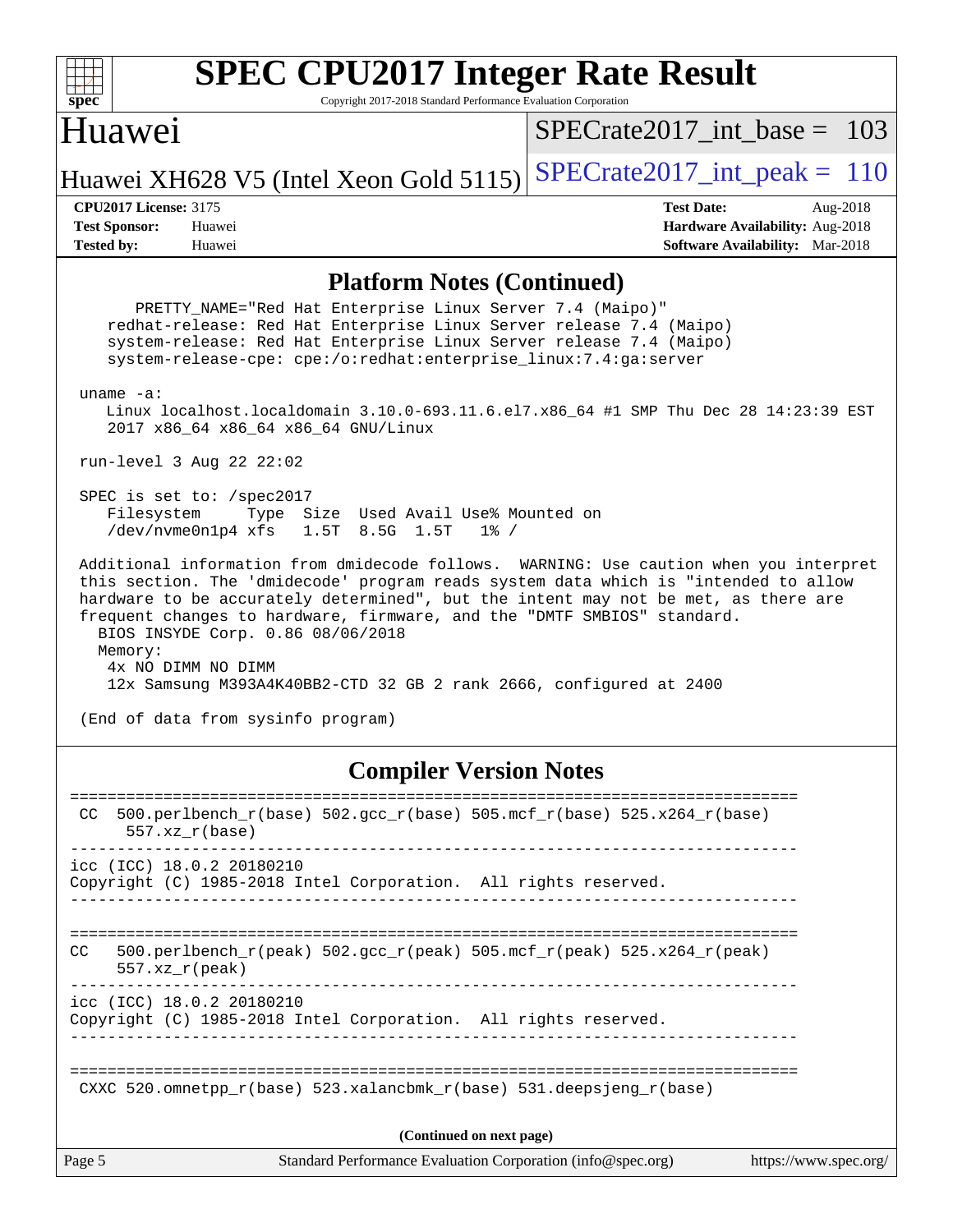| spec <sup>®</sup>                                                         | <b>SPEC CPU2017 Integer Rate Result</b>                                                          | Copyright 2017-2018 Standard Performance Evaluation Corporation |                                 |                   |  |                                                                    |          |
|---------------------------------------------------------------------------|--------------------------------------------------------------------------------------------------|-----------------------------------------------------------------|---------------------------------|-------------------|--|--------------------------------------------------------------------|----------|
| Huawei                                                                    |                                                                                                  | $SPECrate2017$ int base =                                       |                                 |                   |  |                                                                    |          |
|                                                                           | Huawei XH628 V5 (Intel Xeon Gold 5115)                                                           |                                                                 | $SPECrate2017\_int\_peak = 110$ |                   |  |                                                                    |          |
| <b>CPU2017 License: 3175</b><br><b>Test Sponsor:</b><br><b>Tested by:</b> | Huawei<br>Huawei                                                                                 |                                                                 |                                 | <b>Test Date:</b> |  | Hardware Availability: Aug-2018<br>Software Availability: Mar-2018 | Aug-2018 |
|                                                                           |                                                                                                  | <b>Compiler Version Notes (Continued)</b>                       |                                 |                   |  |                                                                    |          |
|                                                                           | 541.leela_r(base)                                                                                |                                                                 |                                 | ------------      |  |                                                                    |          |
|                                                                           | icpc (ICC) 18.0.2 20180210<br>Copyright (C) 1985-2018 Intel Corporation. All rights reserved.    |                                                                 |                                 |                   |  |                                                                    |          |
|                                                                           | CXXC 520.omnetpp_r(peak) 523.xalancbmk_r(peak) 531.deepsjeng_r(peak)<br>541.leela_r(peak)        |                                                                 |                                 |                   |  |                                                                    |          |
|                                                                           | icpc (ICC) 18.0.2 20180210<br>Copyright (C) 1985-2018 Intel Corporation. All rights reserved.    |                                                                 |                                 |                   |  |                                                                    |          |
| FC.                                                                       | 548.exchange2 r(base)                                                                            |                                                                 |                                 |                   |  |                                                                    |          |
|                                                                           | ifort (IFORT) 18.0.2 20180210<br>Copyright (C) 1985-2018 Intel Corporation. All rights reserved. |                                                                 |                                 |                   |  |                                                                    |          |
| FC.                                                                       | $548$ . exchange $2r$ (peak)                                                                     |                                                                 |                                 |                   |  |                                                                    |          |
|                                                                           | ifort (IFORT) 18.0.2 20180210                                                                    |                                                                 |                                 |                   |  |                                                                    |          |

# **[Base Compiler Invocation](http://www.spec.org/auto/cpu2017/Docs/result-fields.html#BaseCompilerInvocation)**

[C benchmarks](http://www.spec.org/auto/cpu2017/Docs/result-fields.html#Cbenchmarks): [icc -m64 -std=c11](http://www.spec.org/cpu2017/results/res2018q4/cpu2017-20181008-09099.flags.html#user_CCbase_intel_icc_64bit_c11_33ee0cdaae7deeeab2a9725423ba97205ce30f63b9926c2519791662299b76a0318f32ddfffdc46587804de3178b4f9328c46fa7c2b0cd779d7a61945c91cd35)

[C++ benchmarks:](http://www.spec.org/auto/cpu2017/Docs/result-fields.html#CXXbenchmarks) [icpc -m64](http://www.spec.org/cpu2017/results/res2018q4/cpu2017-20181008-09099.flags.html#user_CXXbase_intel_icpc_64bit_4ecb2543ae3f1412ef961e0650ca070fec7b7afdcd6ed48761b84423119d1bf6bdf5cad15b44d48e7256388bc77273b966e5eb805aefd121eb22e9299b2ec9d9)

[Fortran benchmarks](http://www.spec.org/auto/cpu2017/Docs/result-fields.html#Fortranbenchmarks): [ifort -m64](http://www.spec.org/cpu2017/results/res2018q4/cpu2017-20181008-09099.flags.html#user_FCbase_intel_ifort_64bit_24f2bb282fbaeffd6157abe4f878425411749daecae9a33200eee2bee2fe76f3b89351d69a8130dd5949958ce389cf37ff59a95e7a40d588e8d3a57e0c3fd751)

# **[Base Portability Flags](http://www.spec.org/auto/cpu2017/Docs/result-fields.html#BasePortabilityFlags)**

 500.perlbench\_r: [-DSPEC\\_LP64](http://www.spec.org/cpu2017/results/res2018q4/cpu2017-20181008-09099.flags.html#b500.perlbench_r_basePORTABILITY_DSPEC_LP64) [-DSPEC\\_LINUX\\_X64](http://www.spec.org/cpu2017/results/res2018q4/cpu2017-20181008-09099.flags.html#b500.perlbench_r_baseCPORTABILITY_DSPEC_LINUX_X64) 502.gcc\_r: [-DSPEC\\_LP64](http://www.spec.org/cpu2017/results/res2018q4/cpu2017-20181008-09099.flags.html#suite_basePORTABILITY502_gcc_r_DSPEC_LP64)

**(Continued on next page)**

Page 6 Standard Performance Evaluation Corporation [\(info@spec.org\)](mailto:info@spec.org) <https://www.spec.org/>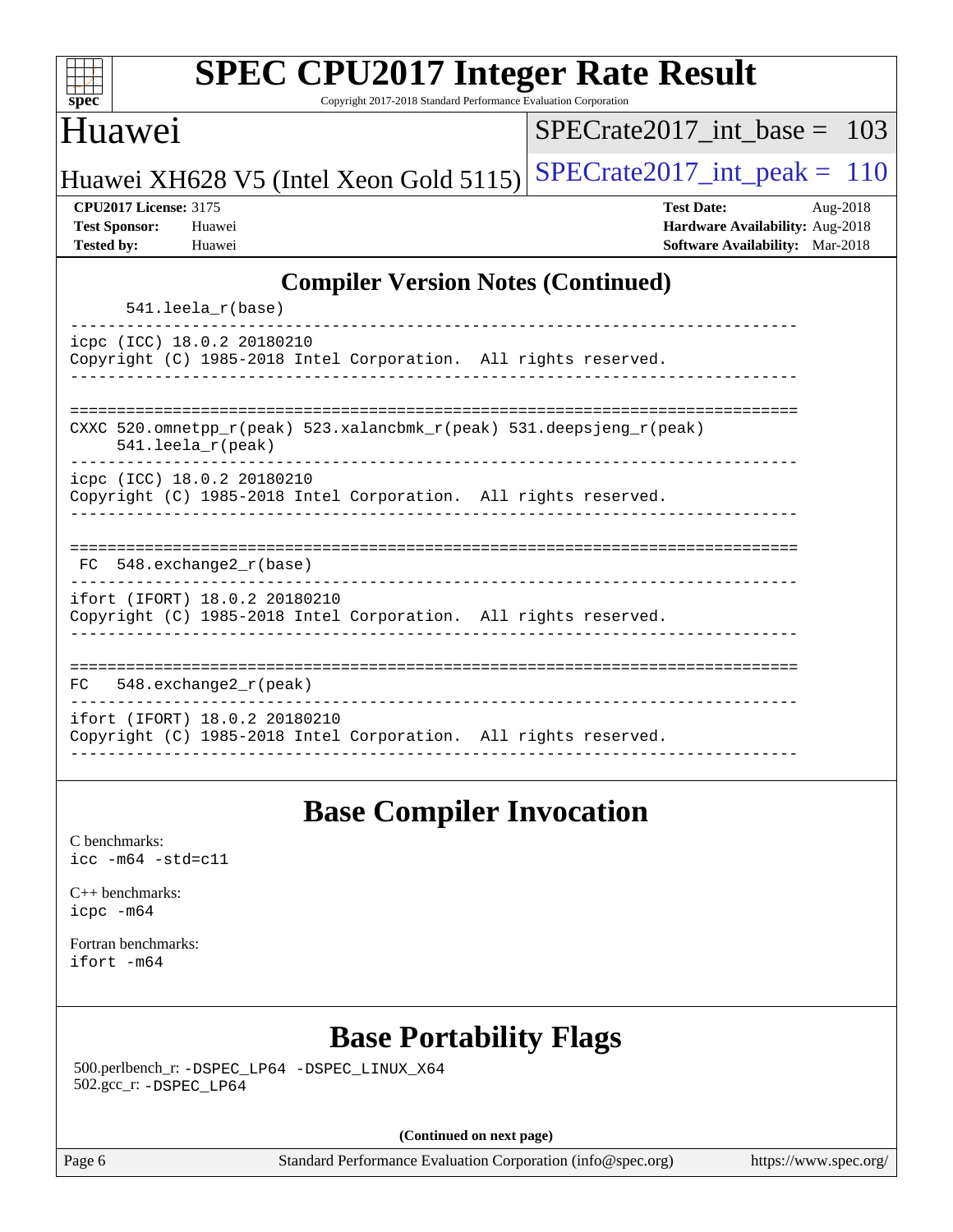

Copyright 2017-2018 Standard Performance Evaluation Corporation

# Huawei

[SPECrate2017\\_int\\_base =](http://www.spec.org/auto/cpu2017/Docs/result-fields.html#SPECrate2017intbase) 103

Huawei XH628 V5 (Intel Xeon Gold 5115) SPECrate  $2017$  int peak = 110

**[Tested by:](http://www.spec.org/auto/cpu2017/Docs/result-fields.html#Testedby)** Huawei **[Software Availability:](http://www.spec.org/auto/cpu2017/Docs/result-fields.html#SoftwareAvailability)** Mar-2018

**[CPU2017 License:](http://www.spec.org/auto/cpu2017/Docs/result-fields.html#CPU2017License)** 3175 **[Test Date:](http://www.spec.org/auto/cpu2017/Docs/result-fields.html#TestDate)** Aug-2018 **[Test Sponsor:](http://www.spec.org/auto/cpu2017/Docs/result-fields.html#TestSponsor)** Huawei **[Hardware Availability:](http://www.spec.org/auto/cpu2017/Docs/result-fields.html#HardwareAvailability)** Aug-2018

# **[Base Portability Flags \(Continued\)](http://www.spec.org/auto/cpu2017/Docs/result-fields.html#BasePortabilityFlags)**

 505.mcf\_r: [-DSPEC\\_LP64](http://www.spec.org/cpu2017/results/res2018q4/cpu2017-20181008-09099.flags.html#suite_basePORTABILITY505_mcf_r_DSPEC_LP64) 520.omnetpp\_r: [-DSPEC\\_LP64](http://www.spec.org/cpu2017/results/res2018q4/cpu2017-20181008-09099.flags.html#suite_basePORTABILITY520_omnetpp_r_DSPEC_LP64) 523.xalancbmk\_r: [-DSPEC\\_LP64](http://www.spec.org/cpu2017/results/res2018q4/cpu2017-20181008-09099.flags.html#suite_basePORTABILITY523_xalancbmk_r_DSPEC_LP64) [-DSPEC\\_LINUX](http://www.spec.org/cpu2017/results/res2018q4/cpu2017-20181008-09099.flags.html#b523.xalancbmk_r_baseCXXPORTABILITY_DSPEC_LINUX) 525.x264\_r: [-DSPEC\\_LP64](http://www.spec.org/cpu2017/results/res2018q4/cpu2017-20181008-09099.flags.html#suite_basePORTABILITY525_x264_r_DSPEC_LP64) 531.deepsjeng\_r: [-DSPEC\\_LP64](http://www.spec.org/cpu2017/results/res2018q4/cpu2017-20181008-09099.flags.html#suite_basePORTABILITY531_deepsjeng_r_DSPEC_LP64) 541.leela\_r: [-DSPEC\\_LP64](http://www.spec.org/cpu2017/results/res2018q4/cpu2017-20181008-09099.flags.html#suite_basePORTABILITY541_leela_r_DSPEC_LP64) 548.exchange2\_r: [-DSPEC\\_LP64](http://www.spec.org/cpu2017/results/res2018q4/cpu2017-20181008-09099.flags.html#suite_basePORTABILITY548_exchange2_r_DSPEC_LP64) 557.xz\_r: [-DSPEC\\_LP64](http://www.spec.org/cpu2017/results/res2018q4/cpu2017-20181008-09099.flags.html#suite_basePORTABILITY557_xz_r_DSPEC_LP64)

# **[Base Optimization Flags](http://www.spec.org/auto/cpu2017/Docs/result-fields.html#BaseOptimizationFlags)**

[C benchmarks](http://www.spec.org/auto/cpu2017/Docs/result-fields.html#Cbenchmarks):

[-Wl,-z,muldefs](http://www.spec.org/cpu2017/results/res2018q4/cpu2017-20181008-09099.flags.html#user_CCbase_link_force_multiple1_b4cbdb97b34bdee9ceefcfe54f4c8ea74255f0b02a4b23e853cdb0e18eb4525ac79b5a88067c842dd0ee6996c24547a27a4b99331201badda8798ef8a743f577) [-xCORE-AVX2](http://www.spec.org/cpu2017/results/res2018q4/cpu2017-20181008-09099.flags.html#user_CCbase_f-xCORE-AVX2) [-ipo](http://www.spec.org/cpu2017/results/res2018q4/cpu2017-20181008-09099.flags.html#user_CCbase_f-ipo) [-O3](http://www.spec.org/cpu2017/results/res2018q4/cpu2017-20181008-09099.flags.html#user_CCbase_f-O3) [-no-prec-div](http://www.spec.org/cpu2017/results/res2018q4/cpu2017-20181008-09099.flags.html#user_CCbase_f-no-prec-div) [-qopt-mem-layout-trans=3](http://www.spec.org/cpu2017/results/res2018q4/cpu2017-20181008-09099.flags.html#user_CCbase_f-qopt-mem-layout-trans_de80db37974c74b1f0e20d883f0b675c88c3b01e9d123adea9b28688d64333345fb62bc4a798493513fdb68f60282f9a726aa07f478b2f7113531aecce732043) [-L/usr/local/je5.0.1-64/lib](http://www.spec.org/cpu2017/results/res2018q4/cpu2017-20181008-09099.flags.html#user_CCbase_jemalloc_link_path64_4b10a636b7bce113509b17f3bd0d6226c5fb2346b9178c2d0232c14f04ab830f976640479e5c33dc2bcbbdad86ecfb6634cbbd4418746f06f368b512fced5394) [-ljemalloc](http://www.spec.org/cpu2017/results/res2018q4/cpu2017-20181008-09099.flags.html#user_CCbase_jemalloc_link_lib_d1249b907c500fa1c0672f44f562e3d0f79738ae9e3c4a9c376d49f265a04b9c99b167ecedbf6711b3085be911c67ff61f150a17b3472be731631ba4d0471706)

[C++ benchmarks:](http://www.spec.org/auto/cpu2017/Docs/result-fields.html#CXXbenchmarks)

[-Wl,-z,muldefs](http://www.spec.org/cpu2017/results/res2018q4/cpu2017-20181008-09099.flags.html#user_CXXbase_link_force_multiple1_b4cbdb97b34bdee9ceefcfe54f4c8ea74255f0b02a4b23e853cdb0e18eb4525ac79b5a88067c842dd0ee6996c24547a27a4b99331201badda8798ef8a743f577) [-xCORE-AVX2](http://www.spec.org/cpu2017/results/res2018q4/cpu2017-20181008-09099.flags.html#user_CXXbase_f-xCORE-AVX2) [-ipo](http://www.spec.org/cpu2017/results/res2018q4/cpu2017-20181008-09099.flags.html#user_CXXbase_f-ipo) [-O3](http://www.spec.org/cpu2017/results/res2018q4/cpu2017-20181008-09099.flags.html#user_CXXbase_f-O3) [-no-prec-div](http://www.spec.org/cpu2017/results/res2018q4/cpu2017-20181008-09099.flags.html#user_CXXbase_f-no-prec-div) [-qopt-mem-layout-trans=3](http://www.spec.org/cpu2017/results/res2018q4/cpu2017-20181008-09099.flags.html#user_CXXbase_f-qopt-mem-layout-trans_de80db37974c74b1f0e20d883f0b675c88c3b01e9d123adea9b28688d64333345fb62bc4a798493513fdb68f60282f9a726aa07f478b2f7113531aecce732043) [-L/usr/local/je5.0.1-64/lib](http://www.spec.org/cpu2017/results/res2018q4/cpu2017-20181008-09099.flags.html#user_CXXbase_jemalloc_link_path64_4b10a636b7bce113509b17f3bd0d6226c5fb2346b9178c2d0232c14f04ab830f976640479e5c33dc2bcbbdad86ecfb6634cbbd4418746f06f368b512fced5394) [-ljemalloc](http://www.spec.org/cpu2017/results/res2018q4/cpu2017-20181008-09099.flags.html#user_CXXbase_jemalloc_link_lib_d1249b907c500fa1c0672f44f562e3d0f79738ae9e3c4a9c376d49f265a04b9c99b167ecedbf6711b3085be911c67ff61f150a17b3472be731631ba4d0471706)

#### [Fortran benchmarks](http://www.spec.org/auto/cpu2017/Docs/result-fields.html#Fortranbenchmarks):

[-Wl,-z,muldefs](http://www.spec.org/cpu2017/results/res2018q4/cpu2017-20181008-09099.flags.html#user_FCbase_link_force_multiple1_b4cbdb97b34bdee9ceefcfe54f4c8ea74255f0b02a4b23e853cdb0e18eb4525ac79b5a88067c842dd0ee6996c24547a27a4b99331201badda8798ef8a743f577) [-xCORE-AVX2](http://www.spec.org/cpu2017/results/res2018q4/cpu2017-20181008-09099.flags.html#user_FCbase_f-xCORE-AVX2) [-ipo](http://www.spec.org/cpu2017/results/res2018q4/cpu2017-20181008-09099.flags.html#user_FCbase_f-ipo) [-O3](http://www.spec.org/cpu2017/results/res2018q4/cpu2017-20181008-09099.flags.html#user_FCbase_f-O3) [-no-prec-div](http://www.spec.org/cpu2017/results/res2018q4/cpu2017-20181008-09099.flags.html#user_FCbase_f-no-prec-div) [-qopt-mem-layout-trans=3](http://www.spec.org/cpu2017/results/res2018q4/cpu2017-20181008-09099.flags.html#user_FCbase_f-qopt-mem-layout-trans_de80db37974c74b1f0e20d883f0b675c88c3b01e9d123adea9b28688d64333345fb62bc4a798493513fdb68f60282f9a726aa07f478b2f7113531aecce732043) [-nostandard-realloc-lhs](http://www.spec.org/cpu2017/results/res2018q4/cpu2017-20181008-09099.flags.html#user_FCbase_f_2003_std_realloc_82b4557e90729c0f113870c07e44d33d6f5a304b4f63d4c15d2d0f1fab99f5daaed73bdb9275d9ae411527f28b936061aa8b9c8f2d63842963b95c9dd6426b8a) [-L/usr/local/je5.0.1-64/lib](http://www.spec.org/cpu2017/results/res2018q4/cpu2017-20181008-09099.flags.html#user_FCbase_jemalloc_link_path64_4b10a636b7bce113509b17f3bd0d6226c5fb2346b9178c2d0232c14f04ab830f976640479e5c33dc2bcbbdad86ecfb6634cbbd4418746f06f368b512fced5394) [-ljemalloc](http://www.spec.org/cpu2017/results/res2018q4/cpu2017-20181008-09099.flags.html#user_FCbase_jemalloc_link_lib_d1249b907c500fa1c0672f44f562e3d0f79738ae9e3c4a9c376d49f265a04b9c99b167ecedbf6711b3085be911c67ff61f150a17b3472be731631ba4d0471706)

# **[Peak Compiler Invocation](http://www.spec.org/auto/cpu2017/Docs/result-fields.html#PeakCompilerInvocation)**

[C benchmarks \(except as noted below\)](http://www.spec.org/auto/cpu2017/Docs/result-fields.html#Cbenchmarksexceptasnotedbelow): [icc -m64 -std=c11](http://www.spec.org/cpu2017/results/res2018q4/cpu2017-20181008-09099.flags.html#user_CCpeak_intel_icc_64bit_c11_33ee0cdaae7deeeab2a9725423ba97205ce30f63b9926c2519791662299b76a0318f32ddfffdc46587804de3178b4f9328c46fa7c2b0cd779d7a61945c91cd35)

502.gcc\_r: [icc -m32 -std=c11 -L/home/prasadj/specdev/IC18u2\\_Internal/lin\\_18\\_0\\_20180210/compiler/lib/ia32\\_lin](http://www.spec.org/cpu2017/results/res2018q4/cpu2017-20181008-09099.flags.html#user_peakCCLD502_gcc_r_intel_icc_a481ac844e7127046fad14d498c730a1848fa901fbbb2c3dfdd5e9fbbac777c8009953946d55d8b6afe8ed0da70dd2b4f8dedbdf7ab1ee211ba70d24a5d89f85)

[C++ benchmarks \(except as noted below\):](http://www.spec.org/auto/cpu2017/Docs/result-fields.html#CXXbenchmarksexceptasnotedbelow) [icpc -m64](http://www.spec.org/cpu2017/results/res2018q4/cpu2017-20181008-09099.flags.html#user_CXXpeak_intel_icpc_64bit_4ecb2543ae3f1412ef961e0650ca070fec7b7afdcd6ed48761b84423119d1bf6bdf5cad15b44d48e7256388bc77273b966e5eb805aefd121eb22e9299b2ec9d9)

523.xalancbmk\_r: [icpc -m32 -L/home/prasadj/specdev/IC18u2\\_Internal/lin\\_18\\_0\\_20180210/compiler/lib/ia32\\_lin](http://www.spec.org/cpu2017/results/res2018q4/cpu2017-20181008-09099.flags.html#user_peakCXXLD523_xalancbmk_r_intel_icpc_c6d030cd79af6ea7d6fb64c57e8fe7ae8fe0b96fc5a3b3f4a10e3273b3d7fa9decd8263f6330cef23f751cb093a69fae84a2bf4c243500a8eed069248128076f)

[Fortran benchmarks](http://www.spec.org/auto/cpu2017/Docs/result-fields.html#Fortranbenchmarks): [ifort -m64](http://www.spec.org/cpu2017/results/res2018q4/cpu2017-20181008-09099.flags.html#user_FCpeak_intel_ifort_64bit_24f2bb282fbaeffd6157abe4f878425411749daecae9a33200eee2bee2fe76f3b89351d69a8130dd5949958ce389cf37ff59a95e7a40d588e8d3a57e0c3fd751)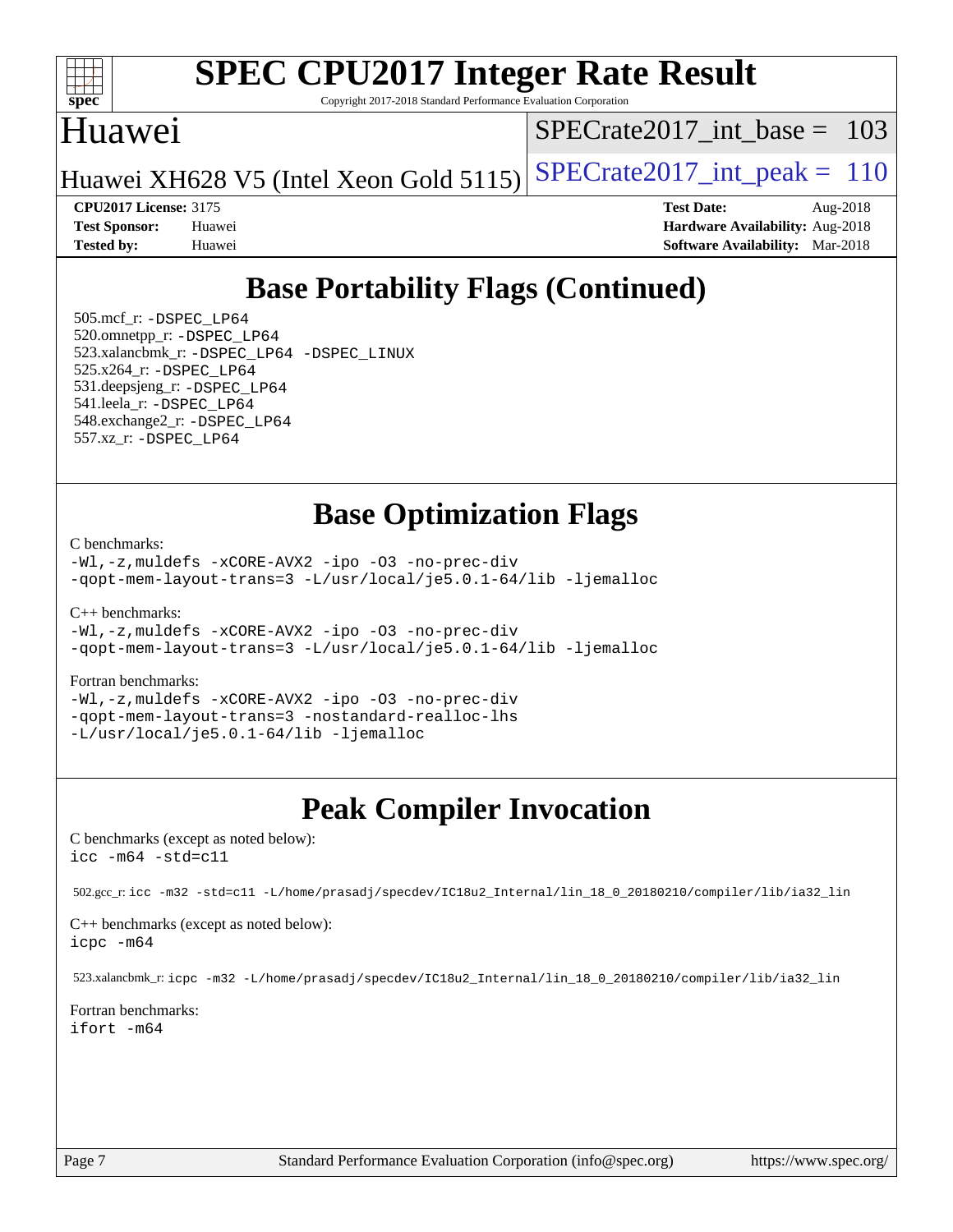

Copyright 2017-2018 Standard Performance Evaluation Corporation

# Huawei

[SPECrate2017\\_int\\_base =](http://www.spec.org/auto/cpu2017/Docs/result-fields.html#SPECrate2017intbase) 103

Huawei XH628 V5 (Intel Xeon Gold 5115) SPECrate  $2017$  int peak = 110

**[Tested by:](http://www.spec.org/auto/cpu2017/Docs/result-fields.html#Testedby)** Huawei **[Software Availability:](http://www.spec.org/auto/cpu2017/Docs/result-fields.html#SoftwareAvailability)** Mar-2018

**[CPU2017 License:](http://www.spec.org/auto/cpu2017/Docs/result-fields.html#CPU2017License)** 3175 **[Test Date:](http://www.spec.org/auto/cpu2017/Docs/result-fields.html#TestDate)** Aug-2018 **[Test Sponsor:](http://www.spec.org/auto/cpu2017/Docs/result-fields.html#TestSponsor)** Huawei **[Hardware Availability:](http://www.spec.org/auto/cpu2017/Docs/result-fields.html#HardwareAvailability)** Aug-2018

# **[Peak Portability Flags](http://www.spec.org/auto/cpu2017/Docs/result-fields.html#PeakPortabilityFlags)**

 500.perlbench\_r: [-DSPEC\\_LP64](http://www.spec.org/cpu2017/results/res2018q4/cpu2017-20181008-09099.flags.html#b500.perlbench_r_peakPORTABILITY_DSPEC_LP64) [-DSPEC\\_LINUX\\_X64](http://www.spec.org/cpu2017/results/res2018q4/cpu2017-20181008-09099.flags.html#b500.perlbench_r_peakCPORTABILITY_DSPEC_LINUX_X64) 502.gcc\_r: [-D\\_FILE\\_OFFSET\\_BITS=64](http://www.spec.org/cpu2017/results/res2018q4/cpu2017-20181008-09099.flags.html#user_peakPORTABILITY502_gcc_r_file_offset_bits_64_5ae949a99b284ddf4e95728d47cb0843d81b2eb0e18bdfe74bbf0f61d0b064f4bda2f10ea5eb90e1dcab0e84dbc592acfc5018bc955c18609f94ddb8d550002c) 505.mcf\_r: [-DSPEC\\_LP64](http://www.spec.org/cpu2017/results/res2018q4/cpu2017-20181008-09099.flags.html#suite_peakPORTABILITY505_mcf_r_DSPEC_LP64) 520.omnetpp\_r: [-DSPEC\\_LP64](http://www.spec.org/cpu2017/results/res2018q4/cpu2017-20181008-09099.flags.html#suite_peakPORTABILITY520_omnetpp_r_DSPEC_LP64) 523.xalancbmk\_r: [-D\\_FILE\\_OFFSET\\_BITS=64](http://www.spec.org/cpu2017/results/res2018q4/cpu2017-20181008-09099.flags.html#user_peakPORTABILITY523_xalancbmk_r_file_offset_bits_64_5ae949a99b284ddf4e95728d47cb0843d81b2eb0e18bdfe74bbf0f61d0b064f4bda2f10ea5eb90e1dcab0e84dbc592acfc5018bc955c18609f94ddb8d550002c) [-DSPEC\\_LINUX](http://www.spec.org/cpu2017/results/res2018q4/cpu2017-20181008-09099.flags.html#b523.xalancbmk_r_peakCXXPORTABILITY_DSPEC_LINUX) 525.x264\_r: [-DSPEC\\_LP64](http://www.spec.org/cpu2017/results/res2018q4/cpu2017-20181008-09099.flags.html#suite_peakPORTABILITY525_x264_r_DSPEC_LP64) 531.deepsjeng\_r: [-DSPEC\\_LP64](http://www.spec.org/cpu2017/results/res2018q4/cpu2017-20181008-09099.flags.html#suite_peakPORTABILITY531_deepsjeng_r_DSPEC_LP64) 541.leela\_r: [-DSPEC\\_LP64](http://www.spec.org/cpu2017/results/res2018q4/cpu2017-20181008-09099.flags.html#suite_peakPORTABILITY541_leela_r_DSPEC_LP64) 548.exchange2\_r: [-DSPEC\\_LP64](http://www.spec.org/cpu2017/results/res2018q4/cpu2017-20181008-09099.flags.html#suite_peakPORTABILITY548_exchange2_r_DSPEC_LP64) 557.xz\_r: [-DSPEC\\_LP64](http://www.spec.org/cpu2017/results/res2018q4/cpu2017-20181008-09099.flags.html#suite_peakPORTABILITY557_xz_r_DSPEC_LP64)

# **[Peak Optimization Flags](http://www.spec.org/auto/cpu2017/Docs/result-fields.html#PeakOptimizationFlags)**

[C benchmarks](http://www.spec.org/auto/cpu2017/Docs/result-fields.html#Cbenchmarks):

```
 500.perlbench_r: -Wl,-z,muldefs -prof-gen(pass 1) -prof-use(pass 2) -ipo
-xCORE-AVX2 -O3 -no-prec-div -qopt-mem-layout-trans=3
-fno-strict-overflow -L/usr/local/je5.0.1-64/lib
-ljemalloc
 502.gcc_r: -Wl,-z,muldefs -prof-gen(pass 1) -prof-use(pass 2) -ipo
-xCORE-AVX2 -O3 -no-prec-div -qopt-mem-layout-trans=3
-L/usr/local/je5.0.1-32/lib -ljemalloc
505.\text{mcf}_r: basepeak = yes
 525.x264_r: -Wl,-z,muldefs -prof-gen(pass 1) -prof-use(pass 2) -ipo
-xCORE-AVX2 -O3 -no-prec-div -qopt-mem-layout-trans=3
-fno-alias -L/usr/local/je5.0.1-64/lib -ljemalloc
557.xz r: basepeak = yes
C++ benchmarks: 
 520.omnetpp_r: basepeak = yes
 523.xalancbmk_r: -Wl,-z,muldefs -prof-gen(pass 1) -prof-use(pass 2) -ipo
-xCORE-AVX2 -O3 -no-prec-div -qopt-mem-layout-trans=3
-L/usr/local/je5.0.1-32/lib -ljemalloc
 531.deepsjeng_r: basepeak = yes
 541.leela_r: -Wl,-z,muldefs -prof-gen(pass 1) -prof-use(pass 2) -ipo
-xCORE-AVX2 -O3 -no-prec-div -qopt-mem-layout-trans=3
                                       (Continued on next page)
```
Page 8 Standard Performance Evaluation Corporation [\(info@spec.org\)](mailto:info@spec.org) <https://www.spec.org/>